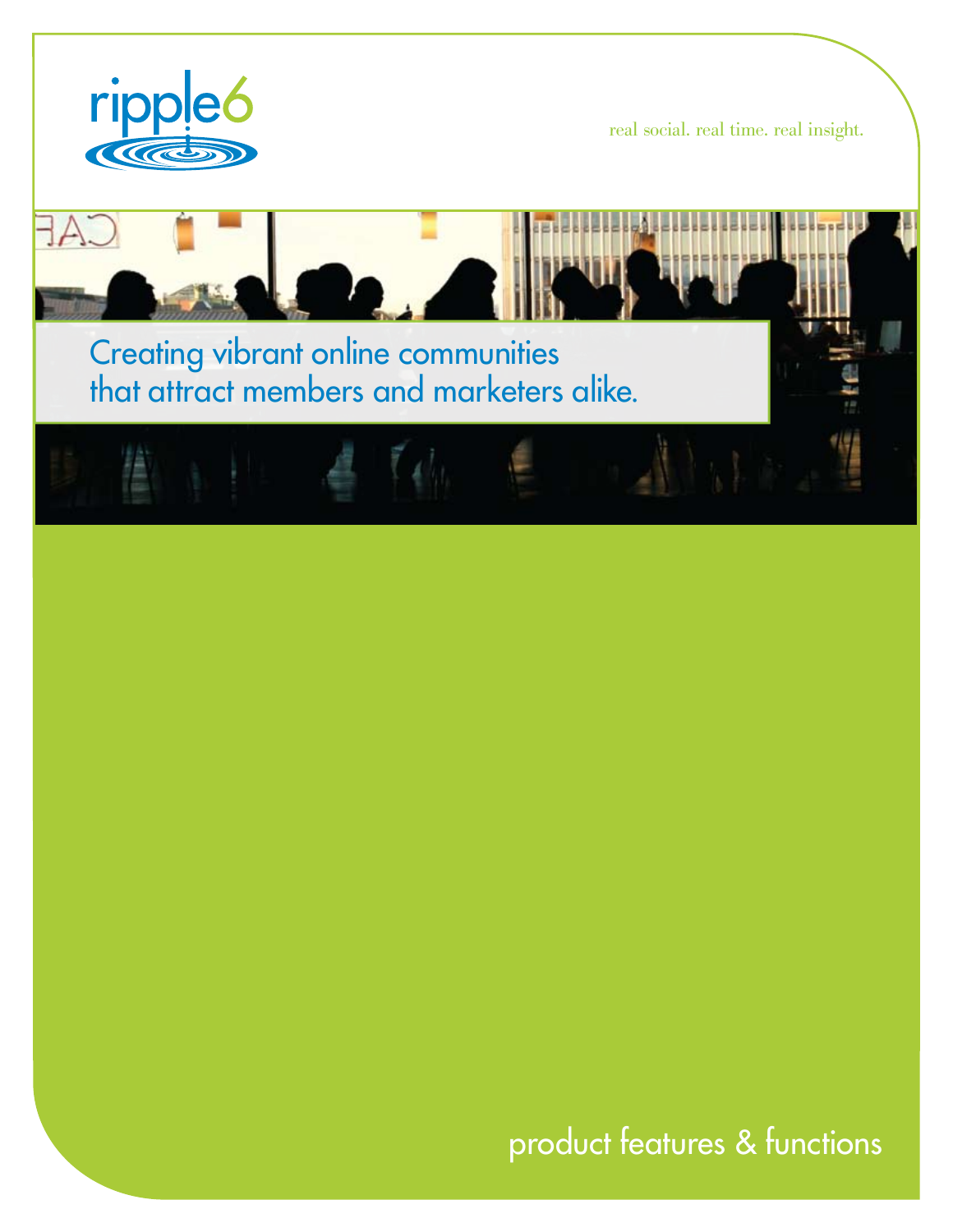# Product features

Ripple6 combines technology and communication to create a product unlike any other.

The Ripple6 platform methodology starts with the personal interests of both marketers and consumers and builds upon them, helping both to create digital relationships.



For marketers. Rich analytics provide insight into how, where and why conversations flow throughout different sites and communities. Ongoing opportunities are created to engage and build relationships with consumers.

For consumers. A more personalized web experience, where users can determine the shape and scope of content they see, and where connections to like-minded people are facilitated for them

# Advanced features

### Ripple.

The Ripple tool provides members with the unique ability to connect and share information in the way that they choose as most relevant. Members can ripple content to groups or individuals, to their own private space (My Stuff), or outside the community via email.

| <b>File 10 schurrs</b>             | Share this with my extwork                                                                  | Jelect Millard |
|------------------------------------|---------------------------------------------------------------------------------------------|----------------|
| <b>SHIP</b><br><b>Lit meterint</b> | 5 P Bell Clarinity                                                                          |                |
|                                    | Ellieh Diara                                                                                |                |
|                                    | Elestomagace                                                                                |                |
|                                    | Elver.                                                                                      |                |
|                                    | <b>El tiujayott</b>                                                                         |                |
|                                    | <b>Charg</b>                                                                                |                |
|                                    | El bast                                                                                     |                |
|                                    | Elizabeth                                                                                   |                |
|                                    | Enter Drugi Acidresses Separated by Commas to Share<br>with People Outwide of Moniulanchos: |                |
|                                    | susan.anithSoomcast.net,danieljonestycho<br>0.008                                           |                |
|                                    | und Foerner admost tool                                                                     |                |

## Smart groups and invitations.

Smart technology is used to suggest or create connections where meaningful relationships are present or most likely to be. Members can be engaged immediately with a group of people, and they can share, learn or discover things together.



## Ask/Answer.

This proprietary feature allows members to ask questions of their network or of different groups in the community. An algorithm determines which question is exposed to a member, in order to quickly generate high-quality answers. This 1:1 link helps build interaction and broader networks. Partners can customize this feature and direct questions to different member groups within their communities.

## Data migratation.

The platform is capable of integrating data from other sites to create additional content or utilize existing profile data.

## Single sign-on.

Members can log onto the network once and traverse multiple communities without obstacles. Profiles and My Stuff are centrally managed for a unified user experience across many interests. In addition, API's can be deployed to enable sign-on to a site with other member applications.

| $>$ $\log$ in:        |                      |
|-----------------------|----------------------|
| User Name:            | Password:            |
| lJenniferK            | <b>Makakakakakak</b> |
|                       | Remember me          |
| Forgot your password? | $9$ log in           |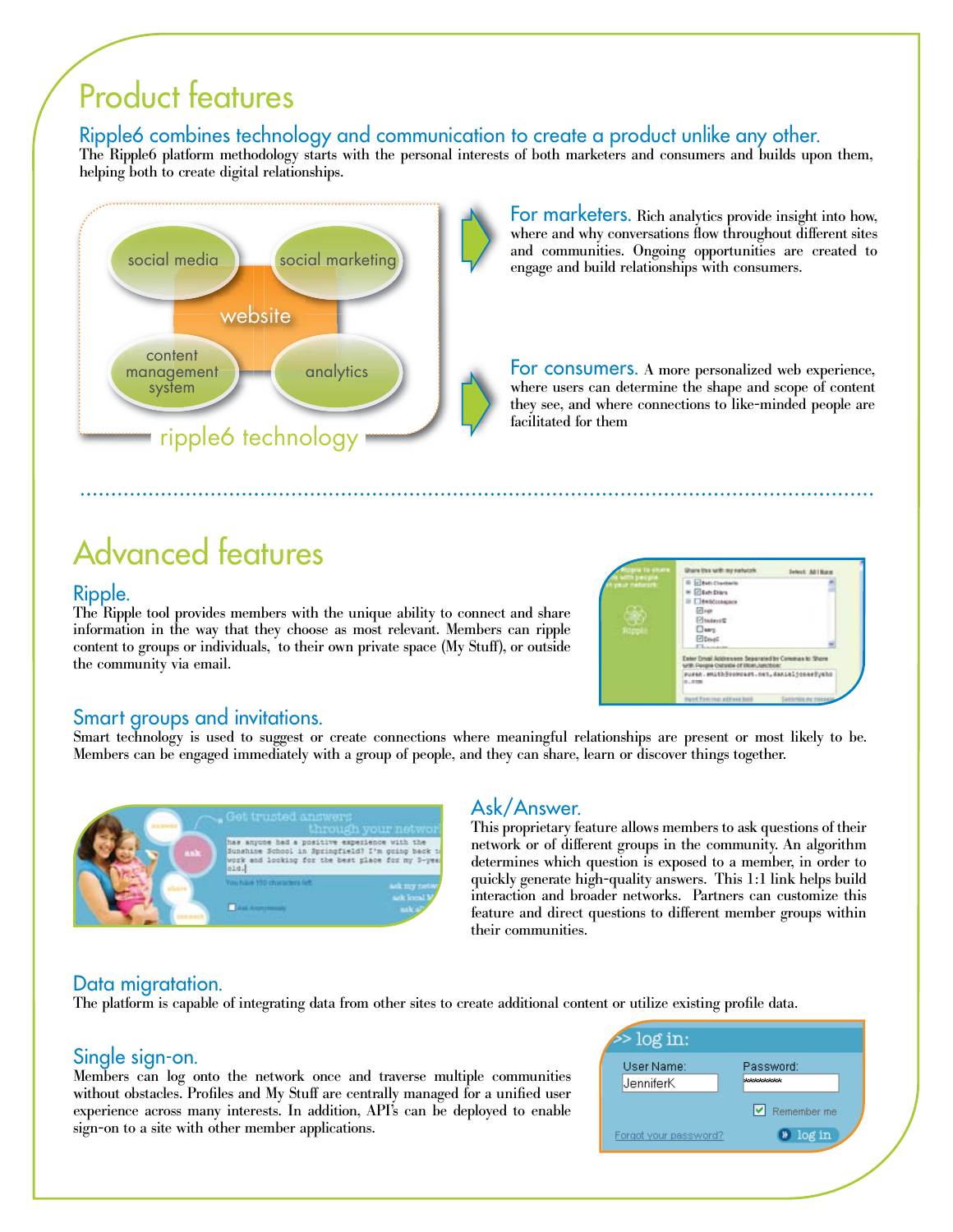# Core social media features

### Member home page.

The member home page is the hub of activity, and it is central to each site's personal experience. From this point, members should be able to access the core areas of the community.

### My Stuff.

My Stuff is a module of the platform that is unique to Ripple6. It integrates two complementary features:

- It holds a member's profile, including their list of friends, email and privacy preferences, and the security levels on what they want to share. Through these features, it allows members to express themselves.
- It provides each member with a tool set (including a personal blog, bookmarks and more) for their personal and private space. Any form of content (posts, articles, photos, video, etc.) from the community can be saved to My Stuff.



### Member profiles.

Each member's profile is created upon registration. Members can build upon their profile to add personal information (age, interests, etc.), and they can control what information is publicly viewable. Partners can customize the questions asked in member profiles and the business rules governing them. Smart Groups can be created from information in each profile.

### Groups.

Groups provide a basis for the sharing of information, simply by taking content from one group and making it available in another group.

From a pure community viewpoint, groups behave like other groupware programs: creating content and discussion and making it available to the members (and visitors) to that group. From a publishing viewpoint, groups also can behave like the sections of a site: relevant topics, broken down into articles, words and pictures.

The platform combines these two views with social capabilities so that all content can be easily created and shared. System tags and a Content Management System (CMS) enable the platform to remove many of the limitations of group-based structures. Members can customize small private groups, turning on and off features to suit their needs.

#### Content types.

The platform allows for different content types, including the following primary types for any community:

- 
- Journal Calendar Personal and Group Photo Sharing Blogs • Trading Post •Ask/Answer (proprietary solution) • Private Messages • Recipes Content Types
- -
- 
- 

# Additional core features

Member Registration Email verification and CAPTCHA Invitations Individual or group invites via address book Branded Micro-Sites Content can be Rippled by members Ratings Supports many systems (e.g., numeric scale) Tags User generated tags and system (Admin) tags Video Hosted 3rd party content Report Abuse Enables community self-management Subscriptions/Notifications Customizable across several levels

Friending Ability to share with specific friends or groups Personal Message Boards With advanced privacy features Recommendations Can be used as a search criteria Search Integrated search across members, groups and content RSS Receives 3rd party feeds and provides external feeds Forums/Message Boards Customizable for each community